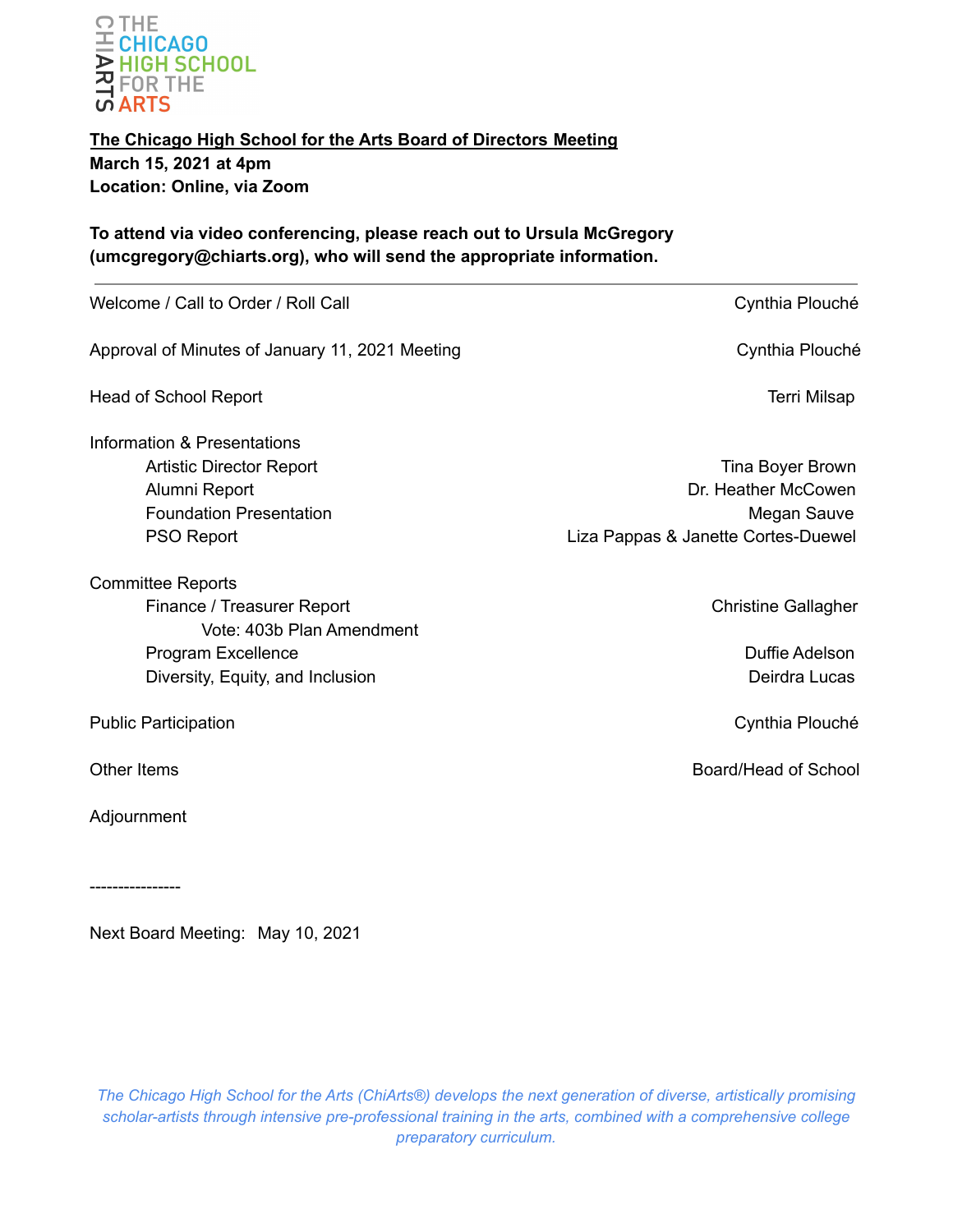

# **ChiArts Board Meeting March 15, 2021**

The Chicago High School for the Arts Board of Directors Meeting 4:00 p.m. - 5:30 p.m. Online - via Zoom Minutes for March 15, 2021

**Present (on call):** Duffie Adelson, Carlos Azcoitia, Deirdra Donahue, Lesley-Ann Brown-Henderson, Inger Burnett-Zeigler, Warren Chapman, Janette Cortes-Duewel, Chris Falcon, Carol Friedman, Christine Gallagher, Jim Mabie, Kay Mabie, John McCambridge, Liza Pappas, Ron Grais, and Cynthia Plouché

**Others Present:** Tina Boyer Brown (Artistic Director), Abbey Cullen (Assistant Principal), Dana Thomas (Finance), Ursula McGregory (Executive Assistant), Terri Milsap (Principal & Head of School), Heather McCowen (Director of Programs, ChiArts Foundation), Megan Sauve (Development Manager, ChiArts Foundation), Brenda Torres-Wakai (Union delegate)

## **Quorum:** Yes

The meeting of the Board of Directors (the "Board") of The Chicago High School for the Arts ("ChiArts") was held pursuant to a Call & Notice served on all Directors. Board Chair, Cynthia Plouché ("Cynthia") called the general assembly to order at 4:00 p.m. Ursula McGregory ("Ursula") took the roll call.

### **Approval of Minutes**

Cynthia requested approval of the January Board Meeting minutes. Duffie Adelson ("Duffie") made a motion to approve the minutes as is, Kay Mabie ("Kay") seconded the motion. All voted in favor, none opposed.

#### **Head of School Report**

Terri Milsap ("Terri") shared her report. CPS' goal is to open all CPS high schools by early to mid- April. CPS is currently meeting with the Chicago Teachers Union to plan for reopening. ChiArts is preparing for reopening as we await more guidance from CPS. Some support staff have returned to the building in preparation for reopening. CPS vaccinations have yet to happen. Many teachers and staff are vaccinating on their own.

Terri instituted The Step Up Plan for students failing at a percentage of 50 - 59% at the end of 1st semester. Through the plan, students could increase their grade to a percentage of 60 - 69%, and thus pass the class by revising assignments and assessments. 27 students took advantage of the plan. Terri would like further discussion concerning an alternative to credit recovery through CPS because although it is free, it is difficult for students to pass with an online course, teachers they don't know, and curriculums they are unfamiliar with.

Terri is also planning for a pilot English and Math tutoring program. Students would benefit from more 1 on 1 support, especially in the remote learning environment. ChiArts is also researching ways to address the students mental health needs. They are exploring different opportunities to help the students practice mindfulness and different forms of therapy.

Attendance has gone up slightly. The goal is over 90%. There has been more outreach. Teachers are calling home when students are absent. School leadership is also reaching out to parents for repeat absences. There will still be SQR ratings in spite of the pandemic.

ChiArts has partnered with Teach Better, an organization that provides instruction to teachers in Differentiated Instruction. ChiArts teachers have had access to Teach Better's online workshops during their professional development time.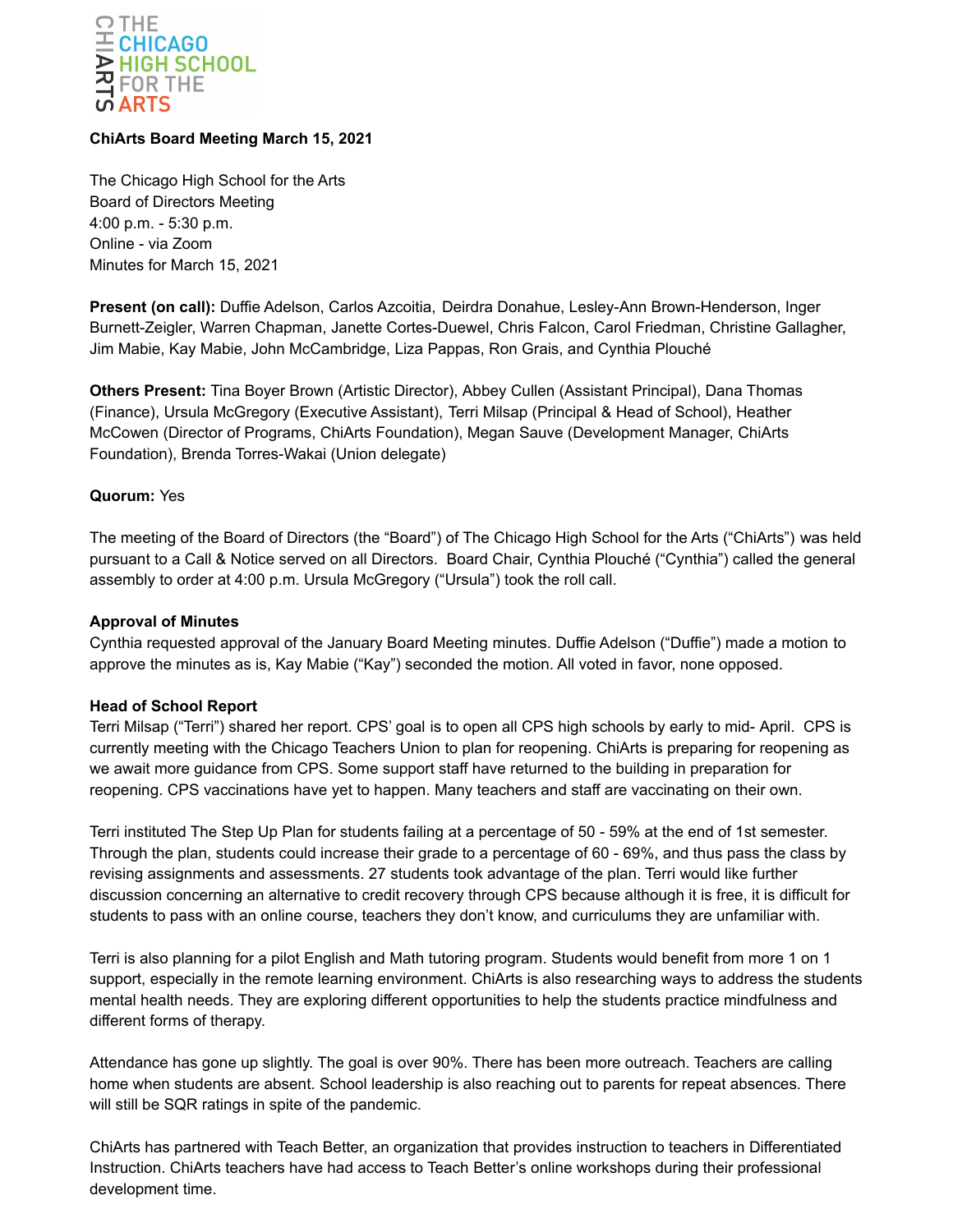

The Program Excellence Committee has visited the Academic and Conservatory classes to see the hard work going into remote learning, as well as the challenges.

We have a new Case Manager, Carolyn Burnes. She is working hard to make sure we are in compliance and our DL student's needs are being met.

The Intercultural Development Inventory (IDI) was administered to ChiArts' Supervisors, as was decided by the Diversity, Equity, and Inclusion Committee. It is an assessment of Intercultural Competence. The data will be used to help make a more inclusive leadership team.

Answers to reopening questions:

- A survey was sent out to students. So far, 355 students (over half) are interested in returning to in-person learning.
- Teachers have been positive about returning, but want to make sure that it is safe. If teachers request a waiver, it goes through Human Resources and will be decided by ChiArts.
- A Post-secondary Counselor position is not in the budget for this school year. But will be for next school year, even if it has to be a part-time position.
- ChiArts is following all of the CDC safety guidelines including: 6 feet social distancing measures, air filters in every classroom and office, 2 windows able to be opened in every classroom, water fountains changed to bottle filler stations, and signage throughout the school.
- Graduation plans are happening. ChiArts is currently searching for a venue that can adhere to the social distancing requirements. Last year's drive up graduation along with a virtual graduation is also an option.

We have a new Union delegate, Brenda Torres-Wakai, who was introduced. She is an Integrated Arts teacher and parent of a ChiArts student. There are currently about 40 union members.

## **Information & Presentations**

Tina Boyer Brown ("Tina") shared the Artistic Director report. Preparations for safe return to the arts are underway.

Admissions: Audition callbacks went well. Submissions were a little less 645 students, normally 1000. ChiArts Music department head, Betsy Ko will be taking the sole role of Band Director in July. ChiArts band has grown to 51 students and Betsy has led them to being #1 in the state for the 3rd year in a row. ChiArts will begin recruiting for a Music department head.

Heather McCowen ("Heather") shared information about the Foundation's Alumni efforts. ChiArts Launch is an Alumni Newsletter. It features apprenticeship and intern opportunities, scholarship opportunities, resources such as mental health, and spotlights the accomplishments of ChiArts alumni. The ChiArts Alumni Network has also launched. It is part career center, part alumni social media, and includes a micro-mentoring program.

Megan Sauve ("Megan") shared the Foundation's fundraising video that was prepared due to the pandemic in place of school tours to prospective donors. Megan also invited all to the May 19th Standing Ovation virtual event to show appreciation to our scholar artists, teachers and staff, and honoring Jim & Kay Mabie.

Liza Pappas ("Liza") gave the PSO report. The PSO had a PSO Chit Chat, which included a recipe exchange. The next PSO Chit Chat is scheduled for April 28th. The online merchandise store closed with \$3700 in orders with a profit of \$220 for the school. Items are shipping out next week. The next shop will open August 30th. The PSO sent out a Valentine's Day Virtual Hug to teachers. The PSO is available to help in any way for the return to in person learning.